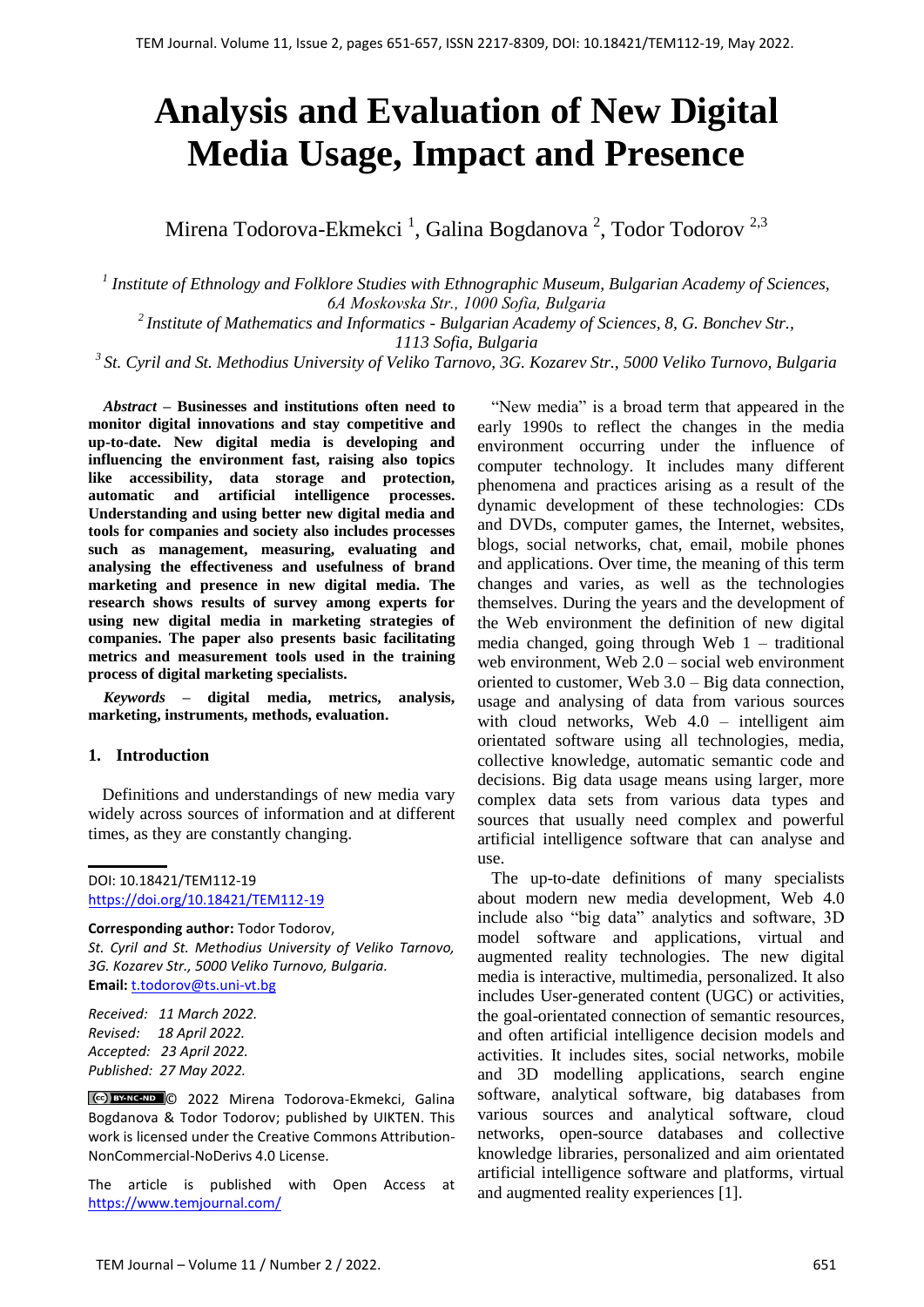Key features of new digital media and digital media presence, for which most sources and experts agree, are new or innovative ways of dissemination, presentation, searching, analysing, and handling digital information and communication. This also includes important matters like the privacy of information, authorship rights, regulating Internet of things, GDPR (General Data Protection Regulation), accessibility for various audiences, portable cloud networks and databases with all devices, online metatagging and categorization, FAIR principles for digital data repositories, semantic and visual search software and optimization, cyber security, etc. [2].

Section 2 of this paper presents us how new digital media impacts business and audiences with changing their behaviour, including offering and usage of services, news reports and information. The section also covers the topic of accessibility of sites and generating and measuring online presence in social networks and new digital media platforms.

Section 3 includes results of a research about using new digital media sites and tools for marketing and management purposes, including measurement and evaluation by experts in the business field.

Section 4 summarizes and analyses software tools and methods for management and evaluation of impact and marketing presence in new digital media, including brands, companies, topics and keywords. Authors emphasize on the necessity to follow and analyse this online presence and impact, including assisting automatic processes and methods of value calculation like Response Index (RI).

## **2. New Digital Media and Its Impact on Business, Audiences and Their Behaviour**

Through new digital media such as social networks and open-source platforms, online customers can openly express their views on products and services and customize or add content. They can even adjust the content they see via "smart" platforms, sites, applications, analytical software and RSS feeds and podcasts that remember their preferences. Their behaviour and the way they use them, purchase or evaluate products and services is also changing, as are the business models for attracting and retaining them.

**Influence of New Digital Media** 

The influence and functions of the new digital media can be summarized in several aspects:

- 1. New personalized or objective-orientated source of information with opportunity for interaction;
- 2. A new way of consuming traditional media by using all types of media and devices, simultaneously and staying online connected at all times,
- 3. A new way of communication and interaction between consumers, media creators, businesses, institutions;
- 4. Catalyst for the formation of social groups, societies, movements or manipulation and mass dissemination or analysis of objective-orientated information;
- 5. Platform for innovation, that often changes of existing industries, behaviours and processes.

The COVID-19 pandemic and related news also highlighted the influence of digital media on shaping public opinion on various topics. The neglect of strictly scientific information and the bringing to the fore of false sensational news have directly affected the course of vaccination policy in individual countries [3].

We can consider how the news of possible, unproven consequences of one of the vaccines in March 2021 (at that time the only available vaccine in the country) affected the attitudes of the population in Bulgaria towards vaccination.

Figure 1 and Figure 2 show excerpts from the beginning of March 2021 in digital media from Bulgaria, which describe hypothetical negative effects of the vaccine on human health. Similar news could be found in media in other countries at the same time. Figure 3 shows illustrated statistics on the number of daily vaccinations in Bulgaria in the period 01.03.2021 - 01.04.2021. To complement the analysis, similar data are available for Germany and the United Kingdom.

Bulgaria also stops vaccinations with AstraZeneca. What do German experts say?

After Denmark and Norway stopped immunizations with the AstraZeneca vaccine, Bulgaria decided to do so. The EMA sees no reason for such actions. German experts have also criticized the halt to vaccinations

*Figure 1. News about the stoppage of vaccination process in Bulgaria*

Death in Plovdiv, they are checking whether there is a connection with vaccination

*Figure 2. False news about vaccines in Bulgaria*



*Figure 3. Daily COVID-19 vaccine doses administered per 100 people [4]*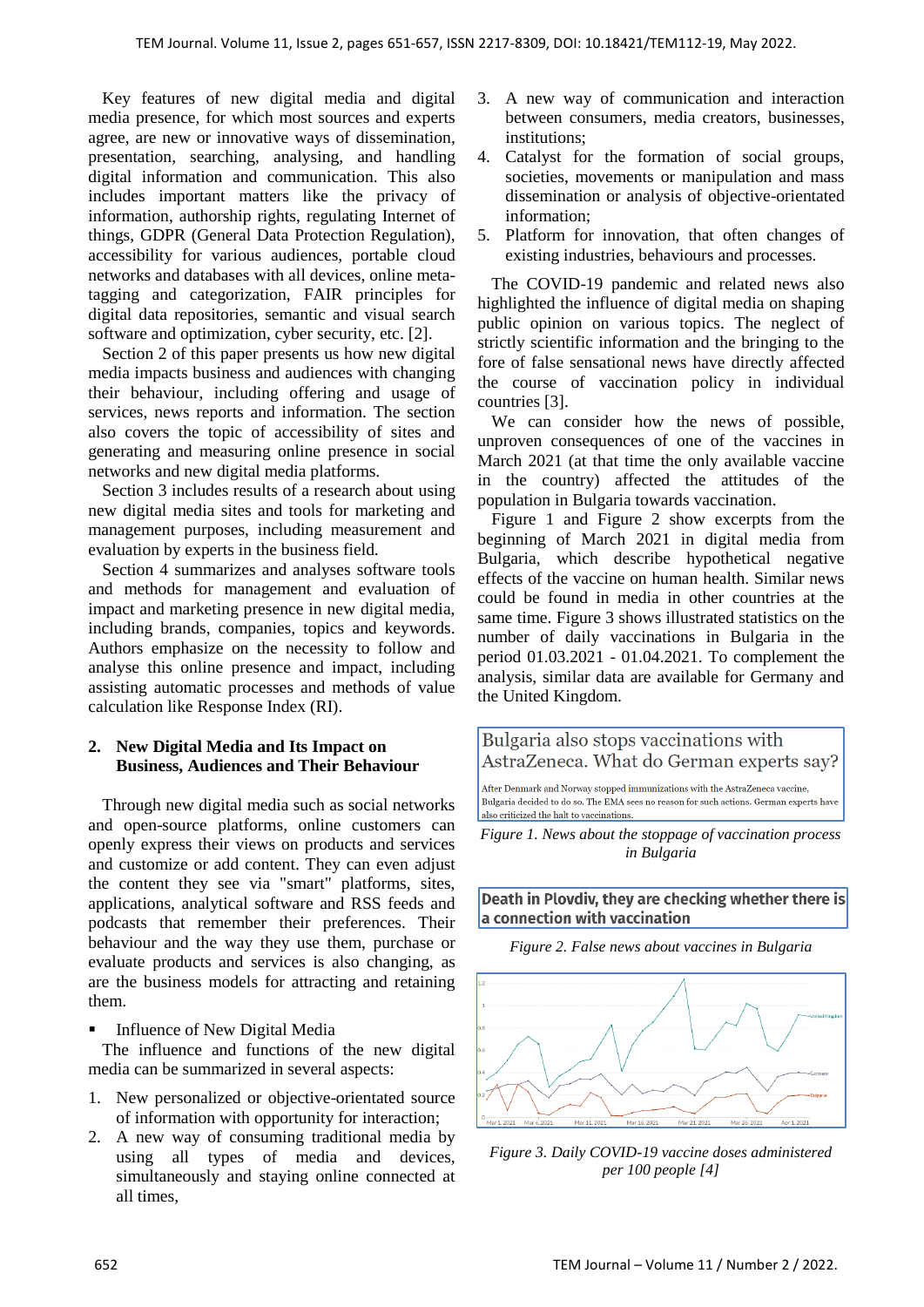There is a direct link between the time of publication and the sharp decline in the daily number of vaccines in Bulgaria. A similar trend is observed in the other two countries considered. The graph shows that it takes more than a month before daily vaccination levels return to pre-fake news levels. In fact, this recovery is due to the emergence of other types of vaccines in Bulgaria. In practice, the vaccine, declared a "dangerous" vaccine, has never regained people's confidence.

 Accessible and Accessibility in New Digital media

More than one billion people or 13% of the population in the world have various kinds of disabilities. According to the research of the WHO - World Health Organization, the number of persons with a disability grows in time [5]. One of the main aims of EU in the last years has been making valuable content and public services more accessible and with more accessibility for everyone – this includes not just having Internet access and computer to use digital media and content but also having this content in an understandable and perceivable way for people with difficulties in perception and disabilities [6]. Some new media like sites, social networks or software tools and applications are very accessible by the majority of people and some are only accessible to a specific audience and not for others, like virtual reality and 3D, interactive multimedia sites or games, programming software and applications for people with disabilities. Modern technologies give opportunities like voice readers, special keyboard devices for people with disabilities, description and automated search in images and video with keyboards or data libraries, but this technology should be applied more often. Even special software and smart educational games with accessibility have been developed to provide equal access and education for all [7].

There are already existing software tools, which automatically check sites and platforms if they have accessibility. They are not as accurate as a quality test by a real person, but they enable a vast number of sites to be checked automatically in a very short time [8]. The Facebook social media platform also uses automatic software with predefined criteria to check and evaluate content and advertisements and stop those that are not complying with Facebook rules and to legal regulations. Even though some of the automatically stopped inappropriate content might have errors and need of a secondary quality review, still the software tests much bigger content and much faster than real people can. In the modern big data world with immense volumes of generated information and sites such automated software solutions are necessary.

 Innovation and Education with New Digital Media

Innovation includes the creation and introduction of a new or improved product, service, technology, system, process or method. The tools or manifestations of the new media are constantly evolving and changing. A number of marketing and researches show that companies that succeed to successfully adapt to market innovations and be the first to take advantage of them, have competitive advantage over others; this also applies to digital media and tools. Marketing and Management 4.0 are becoming increasingly popular and closely related to artificial intelligence and objective orientated automated smart solutions working with big amount of data, sites and media channels. Businesses aim to adapt their services to the client faster and better, adding additional opportunities, custom content and online services. This is done with the help of new digital media and new technological, software tools.

Today's marketers, communication experts, software and digital professionals need to keep an eye on these changes and innovations because they also change consumer behaviour and expectations. Years ago, the highlight tendency of new media were real-time messaging and email programs, after the touch-screen digital technologies, the social and cloud networks and so on. In order to be competitive companies, institutions and specialists need to learn fast enough to adapt to the changes caused by the new digital environment and its dynamic development. This also requires adequate methods for training, often via smart games and methods or practical experiences, not just reading written knowledge. It also requires adequate and smart methods of evaluation and automatization of digital efforts and processes, often assisted by suitable software or smart serious games.

## **3. Research of New Digital Media Knowledge, Usage and Measurement by Experts in the Business Field**

Using methods and models previously developed by the authors is conducted a study with combined methods – a study of literature, as well as qualitative interviews and online questionnaires with marketing and digital experts and managers. One of the main conclusions of the study conducted is that a large part of experts in the field do not have enough experience and knowledge of the new digital media, how they can be analysed and used effectively and with less effort and maximum utility. There is a lack of training - internal and external, but the majority of the correspondents have the willingness to learn and develop on the topic if given the opportunity and consider that important for the future competitiveness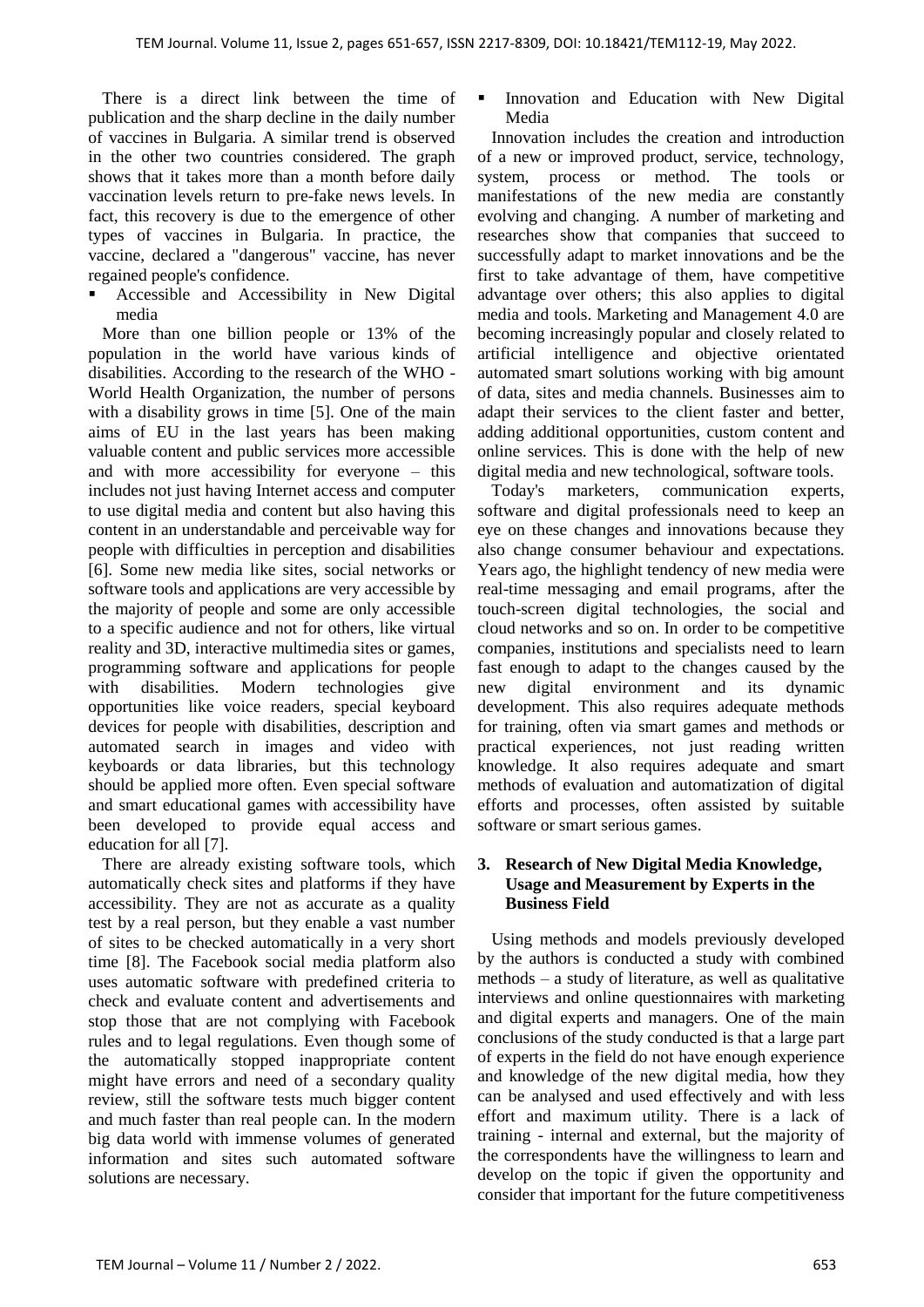of companies and organizations. The research included 15 personal interviews and 107 answers to an online questionnaire by marketing managers, business managers, advertisers, and digital media experts.

Experts, marketers and managers were asked 28 questions regarding new digital media for business use and one of them was: How do you measure and analyse the success of your brand presence in different digital new media? Correspondents could opt out more than 1 answer and results show which answers were opted out by the majority of people.



*Figure 4. Monitoring and measurement of new digital media usage and presence*

They are as follows in the same column order as in Figure 4, from A to N:

- A. Monitor the number and frequency of visits, unique visitors, impressions: - 76.7%;
- B. Search keywords are tracked; -56.5%
- C. The number of clicks, cost per click, the price per person reached from the target group are monitored: -46.6%;
- D. Time of stay and interaction with the brand and actions of active interaction with the brand are monitored: - 49.6%;
- E. Follow the feedback (comments, opinions, user content); -67%;
- F. The scope of the campaigns (number, type, location of irradiated users, etc.) is monitored: - 35%;
- G. Monitor which channels are most effective and efficient in attracting and influencing consumers: -55.3%;
- H. The results in different new media and digital channels during different periods are compared and analysed: - 38.8%;
- I. The overlap of the irradiated audience in different channels and the repeatability of the interaction with the brand in the different channels are analysed: -14.6%;
- J. ROI (Return On Investment); -27.2%
- K. Changes in sales are monitored: 38.8%
- L. The online presence of the brand is monitored through monitoring tools and software - 30.1%;
- M. Content analysis and users: -29.1%;
- N. Using the help of an advertising, communication or digital agency:  $-3.9\%$ .

Given results described above are showing that marketing managers, employees and students in the field of management do not have enough knowledge about new media and working with them, the authors have developed an online training platform "Mindcheck" with tests on the researched topic [16]. The educational platform was tested with students in two different universities.

The authors of this paper also recognize the importance of data collection, machine learning and automatization of the learning and education process to adapt fast and adequate to the fast-developing Internet platforms and changing customer behaviours.

As a part of the possible solutions to the problem described above for learning about new digital media and tools and how to use them better, in the next part of this work various metrics and methods are systematized for monitoring, managing, generating, evaluating and analysing online presence. We present some software applications, sites, and platforms that can assist in managing content and new digital media presence and tools.

## **4. Methods and Software Tools for Evaluation of Marketing Impact in New Digital Media**

Marketing and management goals for analysis often monitor, besides keywords and specific type of content, the advertisement costs, the conversion of traffic into potential customers, the cost of a potential customer, the conversion of potential customers into consumers and accordingly, the cost per consumer.

Measuring the efforts that marketers put into attracting traffic, search engine optimization, blogging, social media and email marketing is an important prerequisite for effective digital marketing and the proper distribution of resources to each of these communication and sales channels. They can be used to draw conclusions in the following categories: traffic, most liked, searched and read content, keywords, time spent on the page, number of pages viewed, dropout rate, loyalty and depth, operating system and browser, geographical features, sources of traffic and keywords, most active inbound and outbound pages, reach, frequency and audience overlap.

Among the most basic and important indicators for measuring the effectiveness of the media channels and advertising campaigns in them are the scope and frequency. Most often this is done through tools that measure the number of ad visits (impressions) and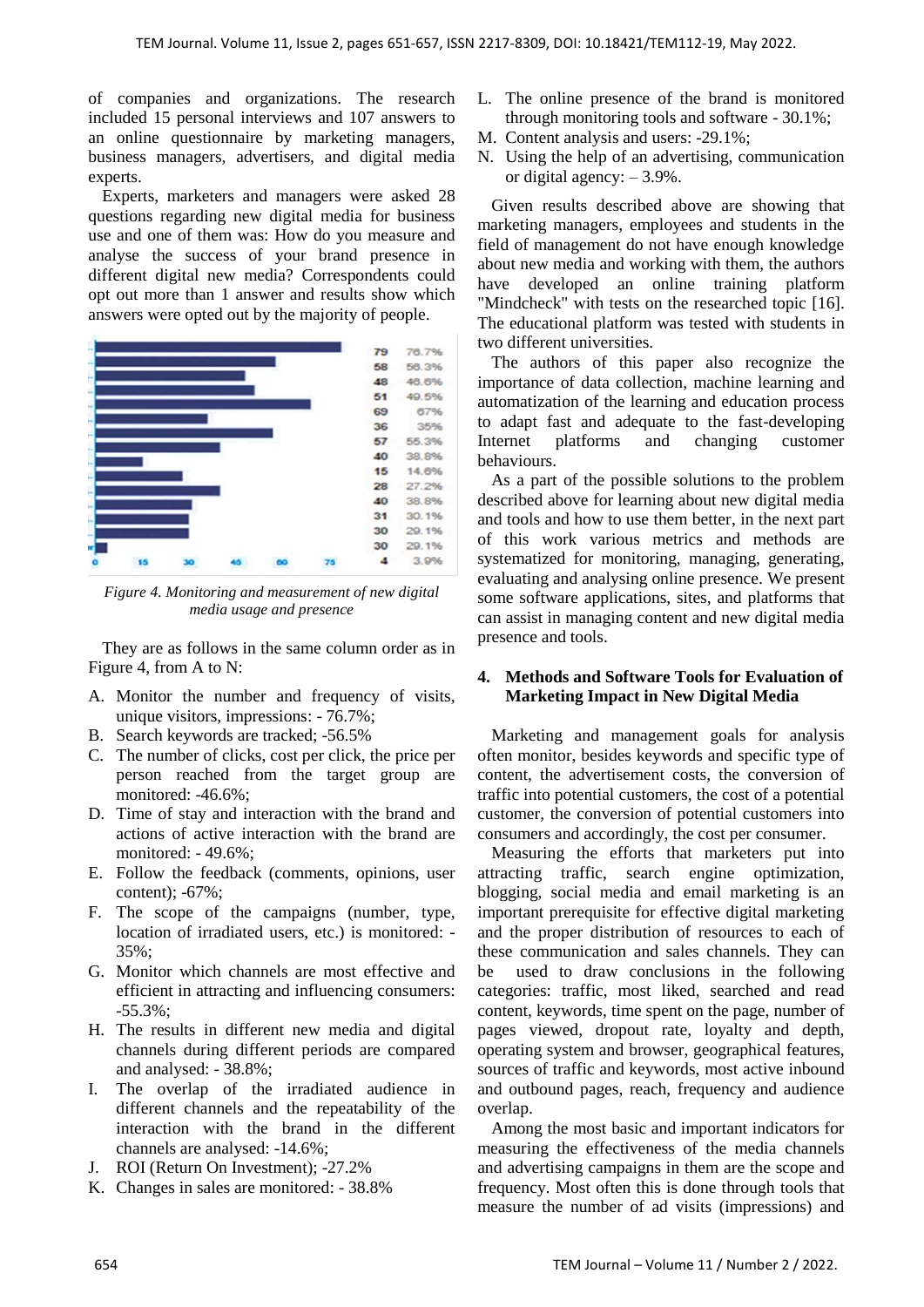compare IP visitor addresses so as to differentiate ad visualizations into unique users and previews of duplicate users who have already seen it.

There are also software tools that determine an ad to show only a certain number of times (usually 3 to 5) times per user. This tool is very useful for online advertising formats, which are more non-standard and aggressive in the visualization of content: floating ad ("flying", non-standard advertising banners), wallpaper (home page of a site), expanding (expanding banners, when mouse click on them), branded category ad, etc. Also, a high rendering frequency for them is not necessary and is not even preferable.

The measurement of unique users is measured on the basis of the so-called browser cookies. Most often, ad servers identify the number of unique cookies and measure the number of web browsers used to view an ad. The problem with cookies measurement is that the cookies can be deleted: either automatically by browser or manually by the Internet user. The same problem applies not only to delete cookies, but also up to the average number of web browsers used by one user - which in most cases is more than one. Thus, most advertising servers increase the number of users exposed to the relevant online advertising and reduce the frequency. This means that the real frequency of much of the advertising campaigns is greater than expected when counting all cookies.

 Response Index (RI) - Coefficient / Index of feedback

In analysing the usefulness of various online new media, advertisements and sites is to be included and reported as an impact of the Feedback Index - RI, which varies according to the region, industry and target audience. RI is a variable, coefficient, adjusting the results to the specifics and trends in the respective branch, region or according to the preferences and characteristics of the respective target audience. For example, evaluation of the effectiveness of a digital channel compares CTR - Click Through Rate (i.e. the average ratio of the number of impressions to the number of clicks (Average Click Through Rate), such as the average for the country according to a study by the Gemius agency–gemiusAdMonitor

(https://admonitor.gemius.com/) is 0.42% or this is an average of 42 clicks at 1000 impressions (visualizations) of one ad on the screen, while in other countries this one percentage is different, often lower. This coefficient of susceptibility and feedback relative to ads varies by country, by the different target audience, or product industries. Other methods for measuring impact are ROI (Return On Investment), KPI (Key Performance Indicators), Awareness and Engagement Metrics, etc. [9], [10]. In [11] the authors of the research explain in detail relations and behaviours of audiences online sharing content between followers and different platforms and often overlapping in networks. While overlapping and sharing common values can be beneficial for new interesting information that is seen a few times in different forms and places, it can also have a negative effect and become boring if the content is repeated too many times in the same way.

There are also many assisting analysis of software applications. An example of such software is this of the Gemius Agency, which can correct the expected errors in the reporting of cookies and show the actual scope and frequency of visits, as well as the degree of overlap of the audience - what part of the consumers have seen the ad several times on several different sites. Further step into automatic social media measurement and analysis can be reviewed in a detailed paper of Batrinca B. and Treleaven, P.C with a survey of techniques, tools and social media platforms [12].

Web Rating of Websites and blogs

A useful tool for measuring the performance of a web page is Alexa for website traffic tracking, tracking of pages related to your website, finding information about the most popular sites and Internet searches to the specific one moment. According to data from this tool, some of the most popular websites in the world scale are Facebook, Youtube, and Twitter and therefore every company should have presentation in them. Google Toolbar provides information about Page Rank on a page, as well as competitors. Another useful tool is Website Grader, which gives a complete picture of the number of links, how many pages are indexed in Google and tips how to improve results. Google Analytics is a widely used tool, which offers detailed information about what is happening on a website in a total of three directions - user behaviour (visitors, unique visitors, number of openings per page, dropout rate, average time spent on the website), consumption of website content (most liked and most viewed content), sources of traffic and page references. The software products of Gemius Bulgaria also track in detail the actions of visitors on a specific website at a certain period of time. Last but not least is the Google Keyword Tool, which allows us to learn about user behaviour online in general, and Google Trends presents seasonal changes in Google search. Other marketing opportunities oriented software: Kissmetrics (https://kissmetrics.io/) – relates actions on site with customers and their characteristics and behaviour and VWO (https://vwo.com/) – site A/B experimenting and testing tool. Useful and free tools for statistics and analysis of results in blogs and newsletters are FeedBurner ( a web feed management service primarily for monetizing RSS feeds, primarily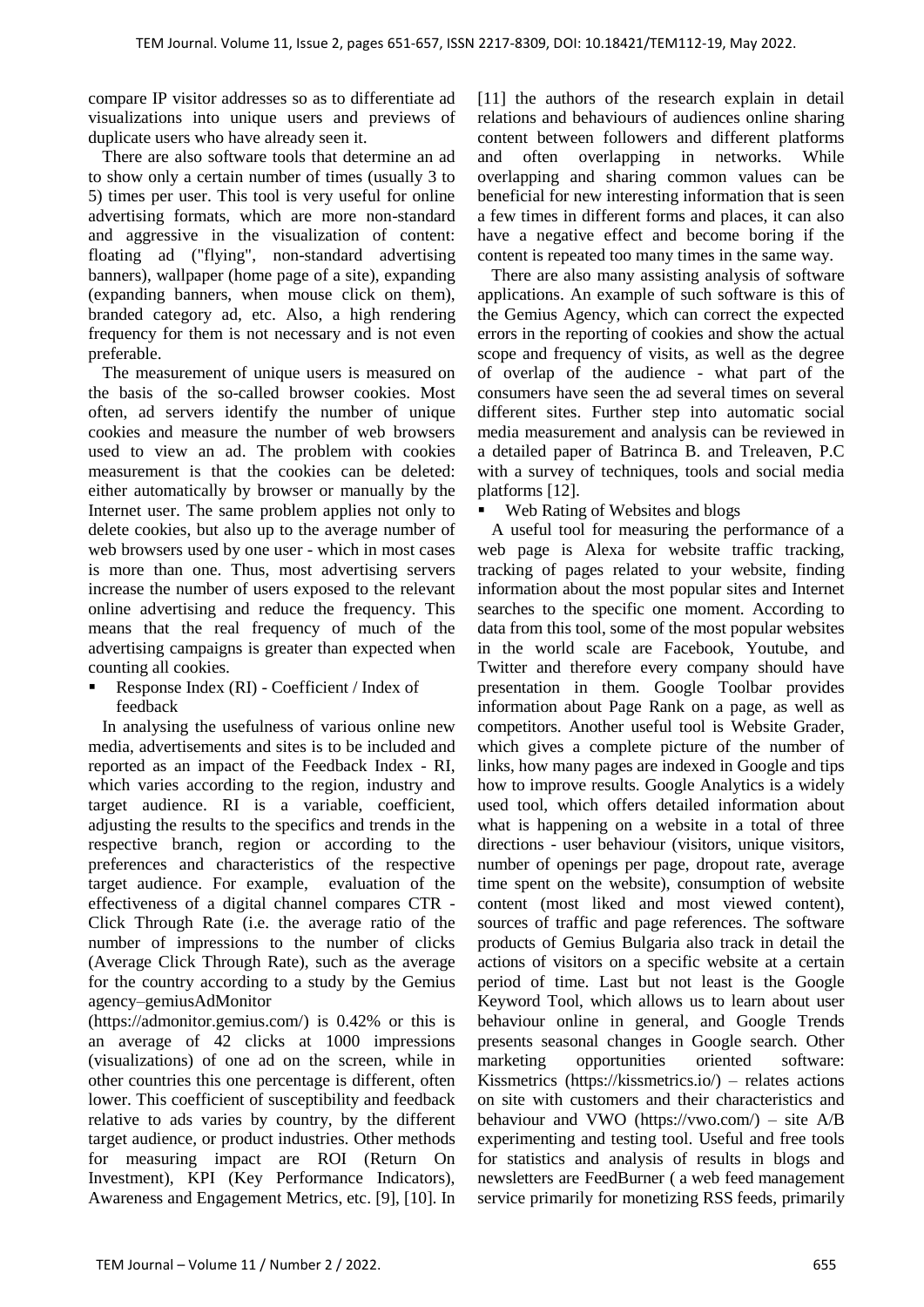by inserting targeted advertisements into them) and Google Analytics (site analytics software online, suitable for WordPress), Bees, Enquisite, StatCounter, Blog Tracker, Site Meter, Performan Metrics et al. For blogs, it is useful to calculate using WordPress the dialog index, which represents the ratio between the number of comments to posts and the number of posts themselves.

 Social and new digital media management software and presence analysis

Maintaining a quality presence on many social and new digital media can be a challenge for any marketer or manager and it requires a lot of effort, work and time. That is why there are already many platforms and software through which presence in more than one social media can be managed, measured and compared as results [13], [14]. Content can be also easier to regularly renew, maintain and post. Examples of such platforms and their most useful features are Hootsuite (post-management on all social media), Buffer and Social Pilot (posting, engagement, analysis for audience reach and reaction on 5 popular social media platforms with Buffer and 8 platforms with Social Pilot), Followerwonk (Twitter Analytics following, analysing following audience), Sprout Social (helps with Review Management, Mobile App, Competitor analysis, CRM, Engagement, Social Content Calendar, Custom Workflows, Trend Analysis. ViralWoot (management on social platforms focusing on photos and videos) and Tailwind (management of Pinterest and Instagram publications, promotions and growth), Iconosquare (posting and analytics for Instagram, LinkedIn, Facebook, Twitter, TikTok), Social Bro (Twitter social network - demographics, best time for activities, reports), SumAll (gathers, analyses and visualizes with graphics data of social impact and posts) and Cyfe (Cyfe provides a browser-based dashboard that allows business users to connect to many data services, automate data retrieval, analyse, and then transform and visualize the data for business intelligence), Beevolve (monitoring brand, keyword presence across social networks, with measurements and analysing conversions and return on investment of social media content). Other possibilities are IFTTT (web-based application management service connecting many apps and devices and services from different developers with automated processes, https://ifttt.com/). There are also several social media presence management platforms enabling automated, easy and fast social media content generation and scheduling –

SocialOomph (https://www.socialoomph.com/), Social Flow (www.socialflow.com),

Socialbakers (www.socialbakers.com), Oktopost (www.oktopost.com)

for B2B companies whose customers are other companies), most of which offer one-month free period, which allows to test their functions and choose the most suitable for the given company.

 Analysis of search engine optimization for the company and the competition

It is useful to analyse not just the performance of your own company in search engines, but also its comparison with competitors. A research of how SEO – Search Engine Optimisation can impact business and how it can be used as digital new media marketing tool for brands and companies shows why online digital media presence, management and evaluation should also include software applications and platforms measuring SEO and SEM (Search Engine Marketing) [15].

Useful tools for analysing search engine optimization machines on websites are SEORCH (www.seorch.eu), Web SEO Analytics (www.webseoanalytics.com/) and Woorank (https://www.woorank.com), the first of which analyses all important elements, detects errors and offers opportunities for improvements optimization. Spyfu (www.spyfu.com/) is a useful tool, the free version of which allows you to compare both your website and that of organic and paid keywords of competitors. With iSpionage (https://www.ispionage.com) you can compare with competitor's SEO strategies, traffic, conversions and keywords.

## **5. Conclusion**

The paper describes new digital media, tools and instruments, their development and their importance and impact on businesses, consumers, institutions, audiences and even public topics and tendencies. Research results are showing how crucial and impactful new digital media presence is as well as how experts use and measure it. The paper also offers synthesized material, metrics, methods and helpful software tools for marketers and managers to manage and analyse online presence. This can be useful for companies, institutions, experts, educators in the field and all those who want to develop their presence online and reach people more efficiently and accessibly with the help of new digital media. Lack of sufficient knowledge and training on the topic is an important issue identified in the study and possible solutions are offered including relevant monitoring and analysis software applications and platforms, and an online training and testing system developed by the authors – Mindcheck.